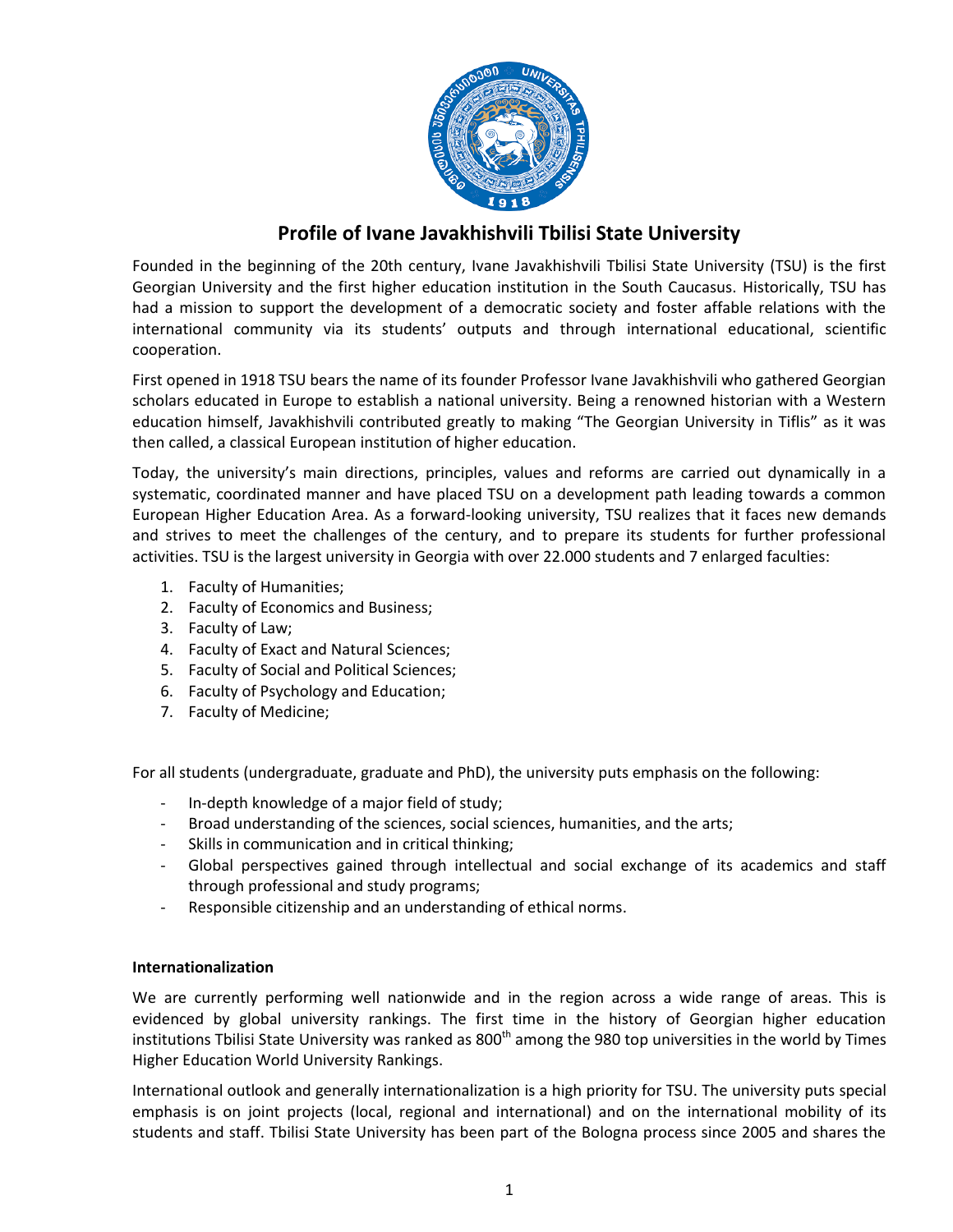principles pertinent to the European higher education institutions in the organization of its studies and programs. The quality of study programs are assured by the evaluation processes including internal assessment, external review, international participation and cooperation. According to the European University Association Tbilisi State University was named as an outstanding reformer in the year of 2006. Besides, TSU is an active member of prestigious international networks: European University Association (EUA), Black Sea University Network (BSU) and Agence Universitaire de la Francophonie (AUF).

TSU faculty cooperates with numerous international organizations, examples include:

- − Association of European Universities
- − British Council
- − Council of Europe
- − DAAD- German Academic Exchange Service
- − European Commission
- − World Bank, UNDP, GIZ, USAID
- − Fulbright Association
- − U.S. Department of State
- − Volkswagen Foundation

TSU has close scientific and educational contacts with over hundred universities and centers of the world and numerous international research and scientific organizations and foundations. Between 1995-2016, TSU has been the leader I the Post-Soviet region with the number of EU funded projects - TSU has been part of 35 TEMPUS-funded programs and a member of 7 Erasmus Mundus consortiums. Currently, TSU is a leader in the country with the number of Erasmus+ mobility projects with 59 ongoing projects with the EU universities.

Since 2012 TSU has forged partnership with Chinese universities where its students go on exchange mobility programs as well as the degree programs. Among our most active Chinese partner higher education institutions are Zhejiang Sci-Tech University (ZSTU), Beijing Institute of Technology, Peking University HSBC Business School and Hong Kong Baptist University.

## **Academic programs instructed in foreign languages**

TSU is running several undergraduate and graduate programmes in cooperation with the European universities. As a result of such cooperation, students attending foreign language instructed programmes at TSU can receive dual diploma acknowledged both by TSU and its partner European university:

- − Master of Pubic Administration is an English language graduate program implemented in collaboration with the German University of Administrative Sciences in Speyer. This is an interdisciplinary program aimed to prepare future civil servants, who will have relevant understanding of the requirements of modern public administration.
- − Master's in Law, a joint Georgian-German language program in cooperation with the University of Koln is instructed in German language. Students enrolled in this program have the opportunity to study law at TSU and the University of Cologne. In the first year, successful graduates of this program can earn their LLM from the University of Cologne. Should students wish to earn a Master's of Law from TSU as well they can continue their studies at TSU for the second year.
- Bachelor of Arts in Economics at International School of Economics (ISET) The programme is taught in English and offers a specialization in Finance and Public Policy. The curriculum mirrors the best economics program in North America and Western Europe. Specializations in finance and public policy prepare students for careers in economic research, policy analysis, commercial banking, financial markets, insurance, business and policy consulting.